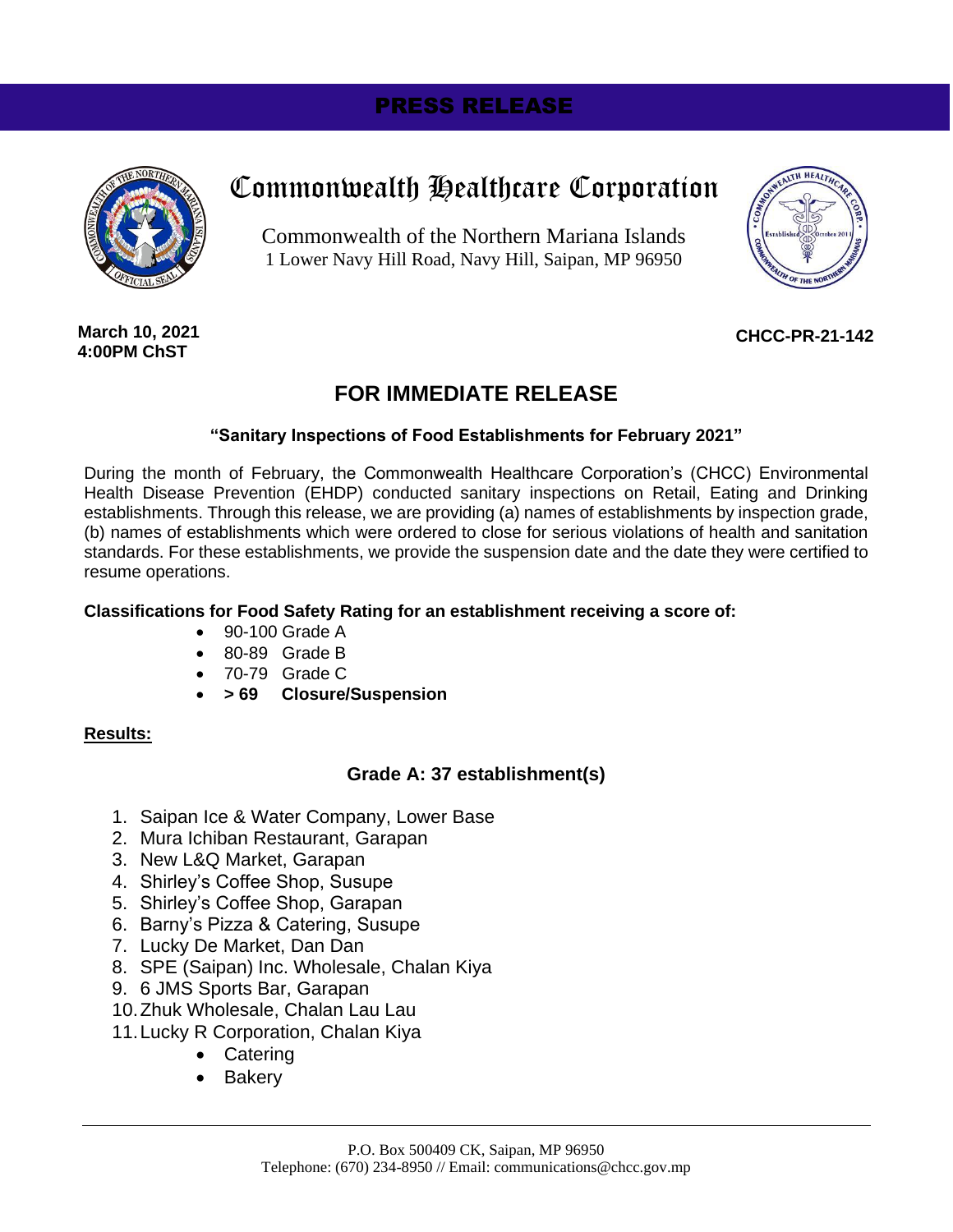- 12. Micronesian Brokers Wholesale, Lower Navy Hill
- 13. Y.Z.L. Retail Store, San Antonio
- 14. J's Restaurant, Gualo Rai
- 15. H-Mart Wholesale, San Antonio
- 16. Char's Thrifty Store, Chalan Lau Lau
- 17. Ming Ming Supermarket, Susupe
- 18.Grand Mini Mart, Gualo Rai
- 19.Marg's Bakery & Kitchen, Susupe
- 20.New Oleai Store, San Jose
- 21.KS Market, Garapan
- 22.CMG Mobil Station & Mart, San Jose
- 23.Asin's Fish Mart, San Vicente
- 24.999 Market, Chalan Piao
- 25.New CK Market, Chalan Kanoa
- 26.Alpex Saipan Wholesale, San Antonio
- 27.Caravan's Bakery & Restaurant, Garapan
- 28.Roller Skates Café, Afetna
- 29.New XO Market, Gualo Rai
- 30.Ling Lin Store, Kagman
- 31.Summer Snow, Susupe
- 32.Fiesta Resort & Spa, Garapan
	- World Café
	- Teppan Yaki
	- Hibiscus Hall
- 33.Hyatt Regency Saipan, Garapan
	- Lobby Lounge Bar
	- Regency Club Lounge
	- Ball Room
	- Splash Bar
	- Cafeteria
	- DJ's Corner
	- Main Kitchen
	- Bakery
	- Miyako Restaurant
	- Skipper's Bar
	- Kili Café & Terrace
- 34.Kensington Hotel Saipan, San Roque
	- Ohas Bar
	- Main Kitchen
	- Cafeteria
	- Bakery
	- Butcher
	- Queen's Club
	- Loria